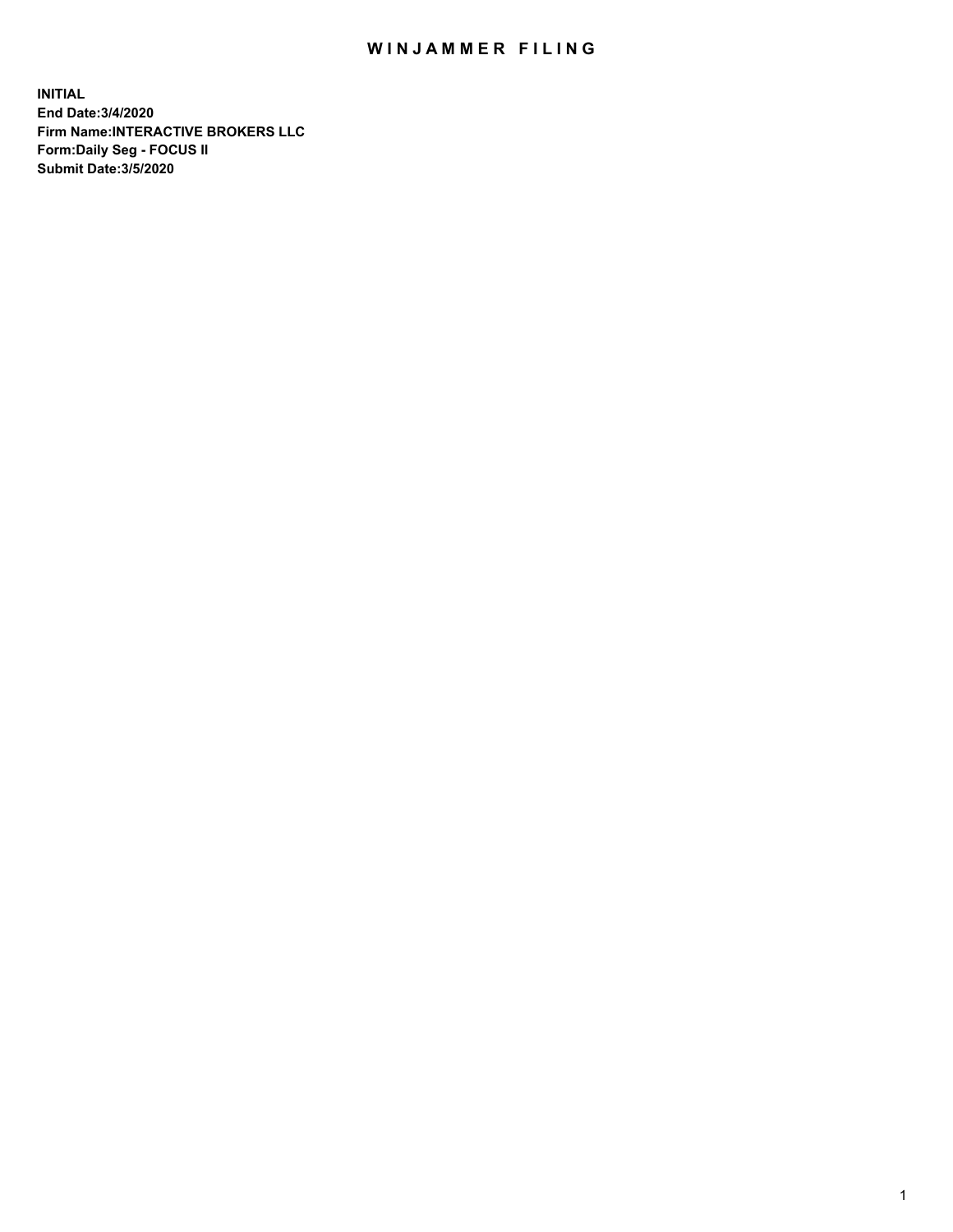**INITIAL End Date:3/4/2020 Firm Name:INTERACTIVE BROKERS LLC Form:Daily Seg - FOCUS II Submit Date:3/5/2020 Daily Segregation - Cover Page**

| Name of Company                                                                                                                                                                                                                                                                                                                | <b>INTERACTIVE BROKERS LLC</b>                                                                  |
|--------------------------------------------------------------------------------------------------------------------------------------------------------------------------------------------------------------------------------------------------------------------------------------------------------------------------------|-------------------------------------------------------------------------------------------------|
| <b>Contact Name</b>                                                                                                                                                                                                                                                                                                            | James Menicucci                                                                                 |
| <b>Contact Phone Number</b>                                                                                                                                                                                                                                                                                                    | 203-618-8085                                                                                    |
| <b>Contact Email Address</b>                                                                                                                                                                                                                                                                                                   | jmenicucci@interactivebrokers.c<br>om                                                           |
| FCM's Customer Segregated Funds Residual Interest Target (choose one):<br>a. Minimum dollar amount: : or<br>b. Minimum percentage of customer segregated funds required:% ; or<br>c. Dollar amount range between: and; or<br>d. Percentage range of customer segregated funds required between:% and%.                         | $\overline{\mathbf{0}}$<br>$\overline{\mathbf{0}}$<br>155,000,000 245,000,000<br>0 <sub>0</sub> |
| FCM's Customer Secured Amount Funds Residual Interest Target (choose one):<br>a. Minimum dollar amount: ; or<br>b. Minimum percentage of customer secured funds required:% ; or<br>c. Dollar amount range between: and; or<br>d. Percentage range of customer secured funds required between:% and%.                           | $\frac{0}{0}$<br>80,000,000 120,000,000<br>00                                                   |
| FCM's Cleared Swaps Customer Collateral Residual Interest Target (choose one):<br>a. Minimum dollar amount: ; or<br>b. Minimum percentage of cleared swaps customer collateral required:% ; or<br>c. Dollar amount range between: and; or<br>d. Percentage range of cleared swaps customer collateral required between:% and%. | $\overline{\mathbf{0}}$<br>$\underline{\mathbf{0}}$<br>0 <sub>0</sub><br>0 <sub>0</sub>         |

Attach supporting documents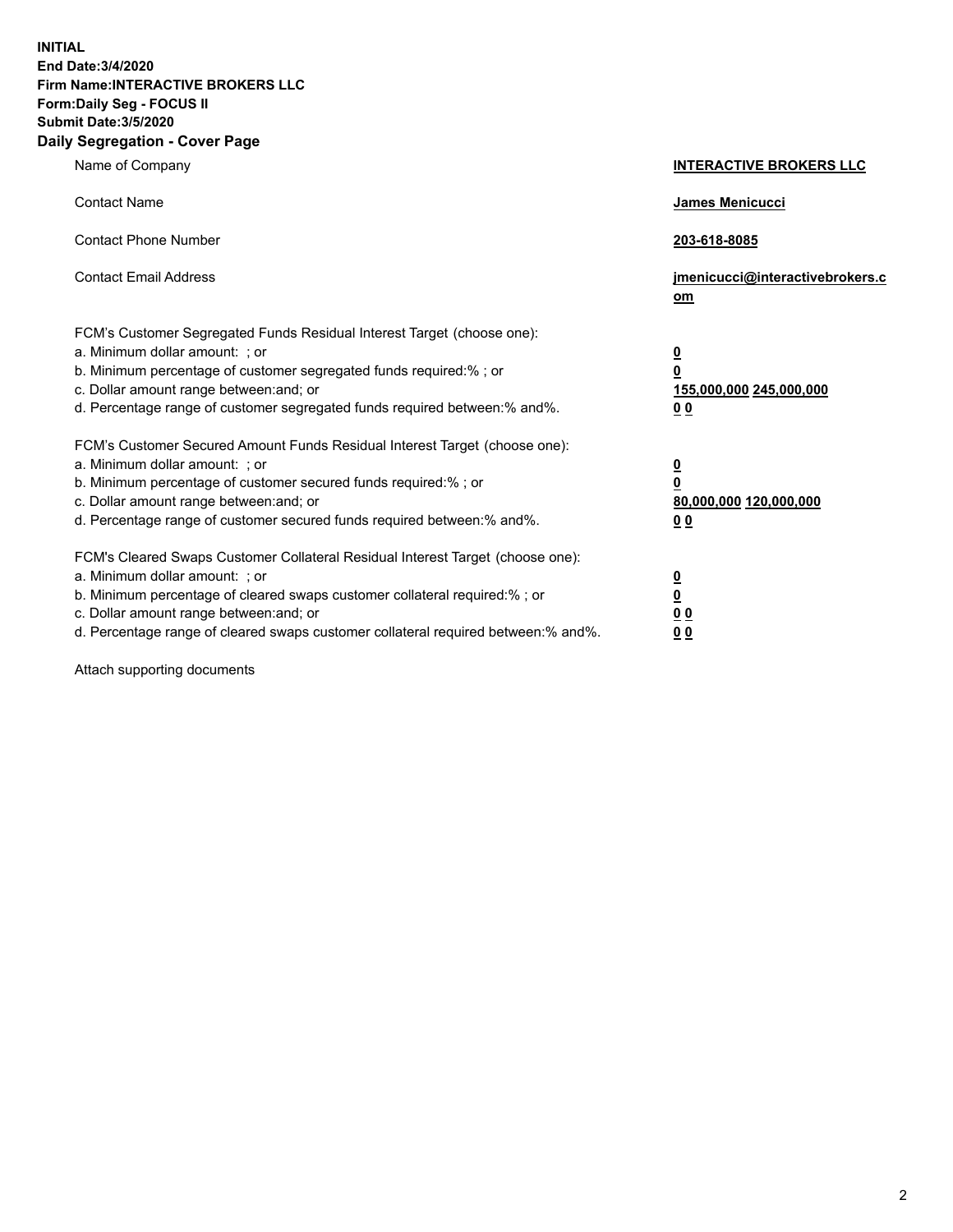**INITIAL End Date:3/4/2020 Firm Name:INTERACTIVE BROKERS LLC Form:Daily Seg - FOCUS II Submit Date:3/5/2020 Daily Segregation - Secured Amounts**

|     | Foreign Futures and Foreign Options Secured Amounts                                         |                                                 |
|-----|---------------------------------------------------------------------------------------------|-------------------------------------------------|
|     | Amount required to be set aside pursuant to law, rule or regulation of a foreign            | $0$ [7305]                                      |
|     | government or a rule of a self-regulatory organization authorized thereunder                |                                                 |
| 1.  | Net ledger balance - Foreign Futures and Foreign Option Trading - All Customers             |                                                 |
|     | A. Cash                                                                                     | 514,323,669 [7315]                              |
|     | B. Securities (at market)                                                                   | $0$ [7317]                                      |
| 2.  | Net unrealized profit (loss) in open futures contracts traded on a foreign board of trade   | 4,578,318 [7325]                                |
| 3.  | Exchange traded options                                                                     |                                                 |
|     | a. Market value of open option contracts purchased on a foreign board of trade              | 109,915 [7335]                                  |
|     | b. Market value of open contracts granted (sold) on a foreign board of trade                | -222,012 [7337]                                 |
| 4.  | Net equity (deficit) (add lines 1. 2. and 3.)                                               | 509,633,254 [7345]                              |
| 5.  | Account liquidating to a deficit and account with a debit balances - gross amount           | <b>8,513</b> [7351]                             |
|     | Less: amount offset by customer owned securities                                            | 0 [7352] 8,513 [7354]                           |
| 6.  | Amount required to be set aside as the secured amount - Net Liquidating Equity              | 509,641,767 [7355]                              |
|     | Method (add lines 4 and 5)                                                                  |                                                 |
| 7.  | Greater of amount required to be set aside pursuant to foreign jurisdiction (above) or line | 509,641,767 [7360]                              |
|     | 6.                                                                                          |                                                 |
|     | FUNDS DEPOSITED IN SEPARATE REGULATION 30.7 ACCOUNTS                                        |                                                 |
| 1.  | Cash in banks                                                                               |                                                 |
|     | A. Banks located in the United States                                                       | 61,897,542 [7500]                               |
|     | B. Other banks qualified under Regulation 30.7                                              | 0 [7520] 61,897,542 [7530]                      |
| 2.  | Securities                                                                                  |                                                 |
|     | A. In safekeeping with banks located in the United States                                   | 447,779,738 [7540]                              |
|     | B. In safekeeping with other banks qualified under Regulation 30.7                          | 0 [7560] 447,779,738 [7570]                     |
| 3.  | Equities with registered futures commission merchants                                       |                                                 |
|     | A. Cash                                                                                     | $0$ [7580]                                      |
|     | <b>B.</b> Securities                                                                        | $0$ [7590]                                      |
|     | C. Unrealized gain (loss) on open futures contracts                                         | $0$ [7600]                                      |
|     | D. Value of long option contracts                                                           | $0$ [7610]                                      |
|     | E. Value of short option contracts                                                          | 0 [7615] 0 [7620]                               |
| 4.  | Amounts held by clearing organizations of foreign boards of trade                           |                                                 |
|     | A. Cash                                                                                     | $0$ [7640]                                      |
|     | <b>B.</b> Securities                                                                        | $0$ [7650]                                      |
|     | C. Amount due to (from) clearing organization - daily variation                             | $0$ [7660]                                      |
|     | D. Value of long option contracts                                                           | $0$ [7670]                                      |
|     | E. Value of short option contracts                                                          | 0 [7675] 0 [7680]                               |
| 5.  | Amounts held by members of foreign boards of trade                                          |                                                 |
|     | A. Cash                                                                                     | 107,405,572 [7700]                              |
|     | <b>B.</b> Securities                                                                        | $0$ [7710]                                      |
|     | C. Unrealized gain (loss) on open futures contracts                                         | 22,864,652 [7720]                               |
|     | D. Value of long option contracts                                                           | 109,915 [7730]                                  |
|     | E. Value of short option contracts                                                          | <mark>-222,012</mark> [7735] 130,158,127 [7740] |
| 6.  | Amounts with other depositories designated by a foreign board of trade                      | $0$ [7760]                                      |
| 7.  | Segregated funds on hand                                                                    | $0$ [7765]                                      |
| 8.  | Total funds in separate section 30.7 accounts                                               | 639,835,407 [7770]                              |
| 9.  | Excess (deficiency) Set Aside for Secured Amount (subtract line 7 Secured Statement         | 130,193,640 [7380]                              |
|     | Page 1 from Line 8)                                                                         |                                                 |
| 10. | Management Target Amount for Excess funds in separate section 30.7 accounts                 | 80,000,000 [7780]                               |
| 11. | Excess (deficiency) funds in separate 30.7 accounts over (under) Management Target          | 50,193,640 [7785]                               |
|     |                                                                                             |                                                 |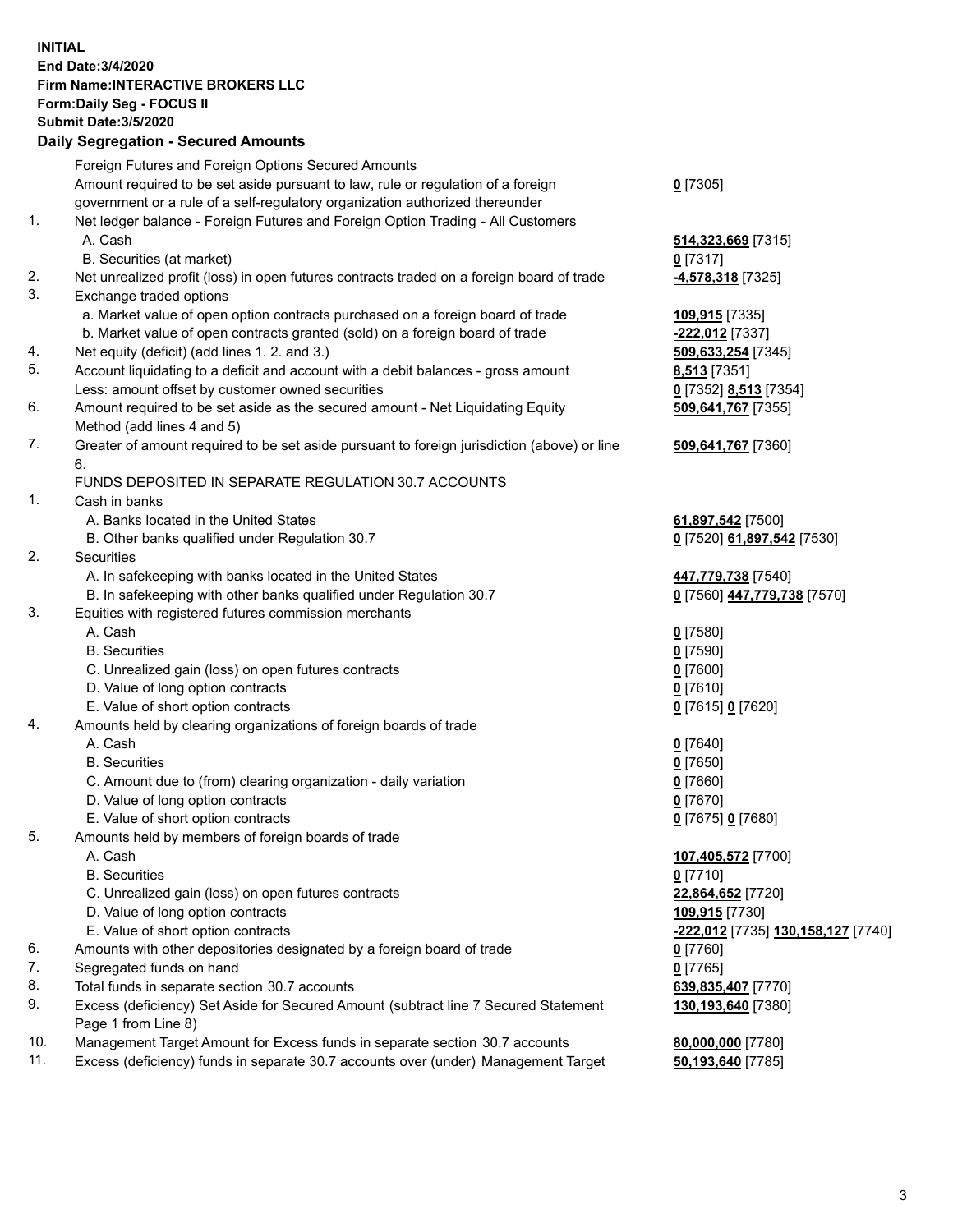**INITIAL End Date:3/4/2020 Firm Name:INTERACTIVE BROKERS LLC Form:Daily Seg - FOCUS II Submit Date:3/5/2020 Daily Segregation - Segregation Statement** SEGREGATION REQUIREMENTS(Section 4d(2) of the CEAct) 1. Net ledger balance A. Cash **4,450,631,731** [7010] B. Securities (at market) **0** [7020] 2. Net unrealized profit (loss) in open futures contracts traded on a contract market **-7,643,778** [7030] 3. Exchange traded options A. Add market value of open option contracts purchased on a contract market **420,976,618** [7032] B. Deduct market value of open option contracts granted (sold) on a contract market **-438,495,949** [7033] 4. Net equity (deficit) (add lines 1, 2 and 3) **4,425,468,622** [7040] 5. Accounts liquidating to a deficit and accounts with debit balances - gross amount **929,588** [7045] Less: amount offset by customer securities **0** [7047] **929,588** [7050] 6. Amount required to be segregated (add lines 4 and 5) **4,426,398,210** [7060] FUNDS IN SEGREGATED ACCOUNTS 7. Deposited in segregated funds bank accounts A. Cash **1,361,883,277** [7070] B. Securities representing investments of customers' funds (at market) **1,895,200,510** [7080] C. Securities held for particular customers or option customers in lieu of cash (at market) **0** [7090] 8. Margins on deposit with derivatives clearing organizations of contract markets A. Cash **2,887,066** [7100] B. Securities representing investments of customers' funds (at market) **1,376,917,286** [7110] C. Securities held for particular customers or option customers in lieu of cash (at market) **0** [7120] 9. Net settlement from (to) derivatives clearing organizations of contract markets **10,292,882** [7130] 10. Exchange traded options A. Value of open long option contracts **421,069,730** [7132] B. Value of open short option contracts **-439,163,669** [7133] 11. Net equities with other FCMs A. Net liquidating equity **0** [7140] B. Securities representing investments of customers' funds (at market) **0** [7160] C. Securities held for particular customers or option customers in lieu of cash (at market) **0** [7170] 12. Segregated funds on hand **0** [7150] 13. Total amount in segregation (add lines 7 through 12) **4,629,087,082** [7180] 14. Excess (deficiency) funds in segregation (subtract line 6 from line 13) **202,688,872** [7190] 15. Management Target Amount for Excess funds in segregation **155,000,000** [7194] 16. Excess (deficiency) funds in segregation over (under) Management Target Amount **47,688,872** [7198]

Excess